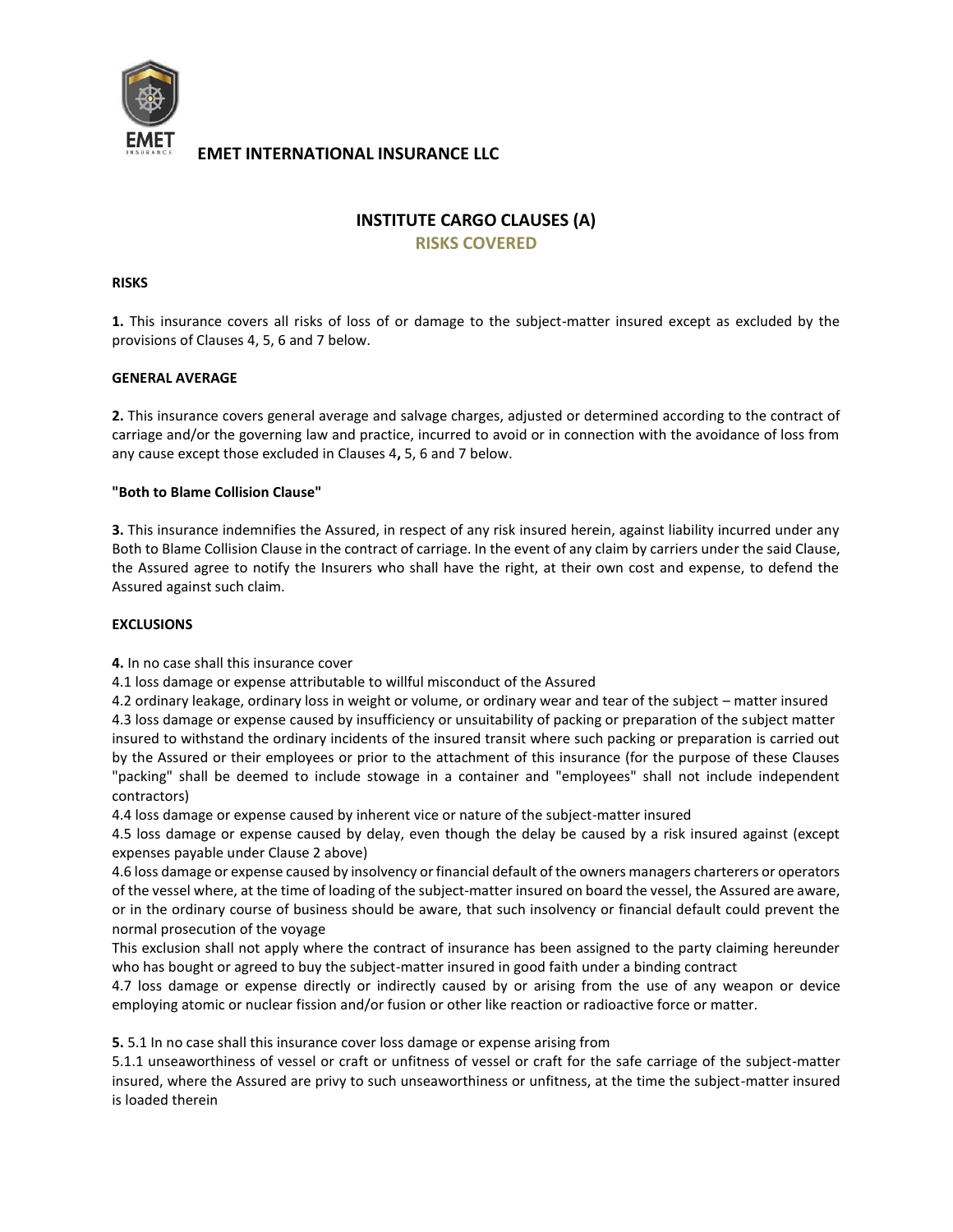

5.1.2 unfitness of container or conveyance for the safe carriage of the subject-matter insured, where loading therein or thereon is carried out prior to attachment of this insurance or by the Assured or their employees and they are privy to such unfitness at the time of loading.

5.2 Exclusion 5.1.1 above shall not apply where the contract of insurance has been assigned to the party claiming hereunder who has bought or agreed to buy the subject-matter insured in good faith under a binding contract.

5.3 The Insurers waive any breach of the implied warranties of seaworthiness of the ship and fitness of the ship to carry the subject-matter insured to destination.

**6.** In no case shall this insurance cover loss damage or expense caused by

6.1 war civil war revolution rebellion insurrection, or civil strife arising therefrom, or any hostile act by or against a belligerent power

6.2 capture seizure arrest restraint or detainment (piracy excepted), and the consequences thereof or any attempt thereat

6.3 derelict mines torpedoes bombs or other derelict weapons of war.

**7.** In no case shall this insurance cover loss damage or expense

7.1 caused by strikers, locked-out workmen, or persons taking part in labor disturbances, riots or civil commotions 7.2 resulting from strikes, lock-outs, labor disturbances, riots or civil commotions

7.3 caused by any act of terrorism being an act of any person acting on behalf of, or in connection with, any organization which carries out activities directed towards the overthrowing or influencing, by force or violence, of any government whether or not legally constituted

7.4 caused by any person acting from a political, ideological or religious motive.

# **DURATION**

# **Transit Clause**

**8.** 8.1 Subject to Clause 11 below, this insurance attaches from the time the subject-matter insured is first moved in the warehouse or at the place of storage (at the place named in the contract of insurance) for the purpose of the immediate loading into or onto the carrying vehicle or other conveyance for the commencement of transit, continues during the ordinary course of transit and terminates either

8.1.1 on completion of unloading from the carrying vehicle or other conveyance in or at the final warehouse or place of storage at the destination named in the contract of insurance,

8.1.2 on completion of unloading from the carrying vehicle or other conveyance in or at any other warehouse or place of storage, whether prior to or at the destination named in the contract of insurance, which the Assured or their employees elect to use either for storage other than in the ordinary course of transit or for allocation or distribution, or

8.1.3 when the Assured or their employees elect to use any carrying vehicle or other conveyance or any container for storage other than in the ordinary course of transit or

8.1.4 on the expiry of 60 days after completion of discharge overside of the subject-matter insured from the oversea vessel at the final port of discharge, whichever shall first occur.

8.2 If, after discharge overside from the oversea vessel at the final port of discharge, but prior to termination of this insurance, the subject-matter insured is to be forwarded to a destination other than that to which it is insured, this insurance, whilst remaining subject to termination as provided in Clauses

8.1.1 to 8.1.4, shall not extend beyond the time the subject-matter insured is first moved for the purpose of the commencement of transit to such other destination.

8.3 This insurance shall remain in force (subject to termination as provided for in Clauses 8.1.1 to 8.1.4 above and to the provisions of Clause 9 below) during delay beyond the control of the Assured, any deviation, forced discharge,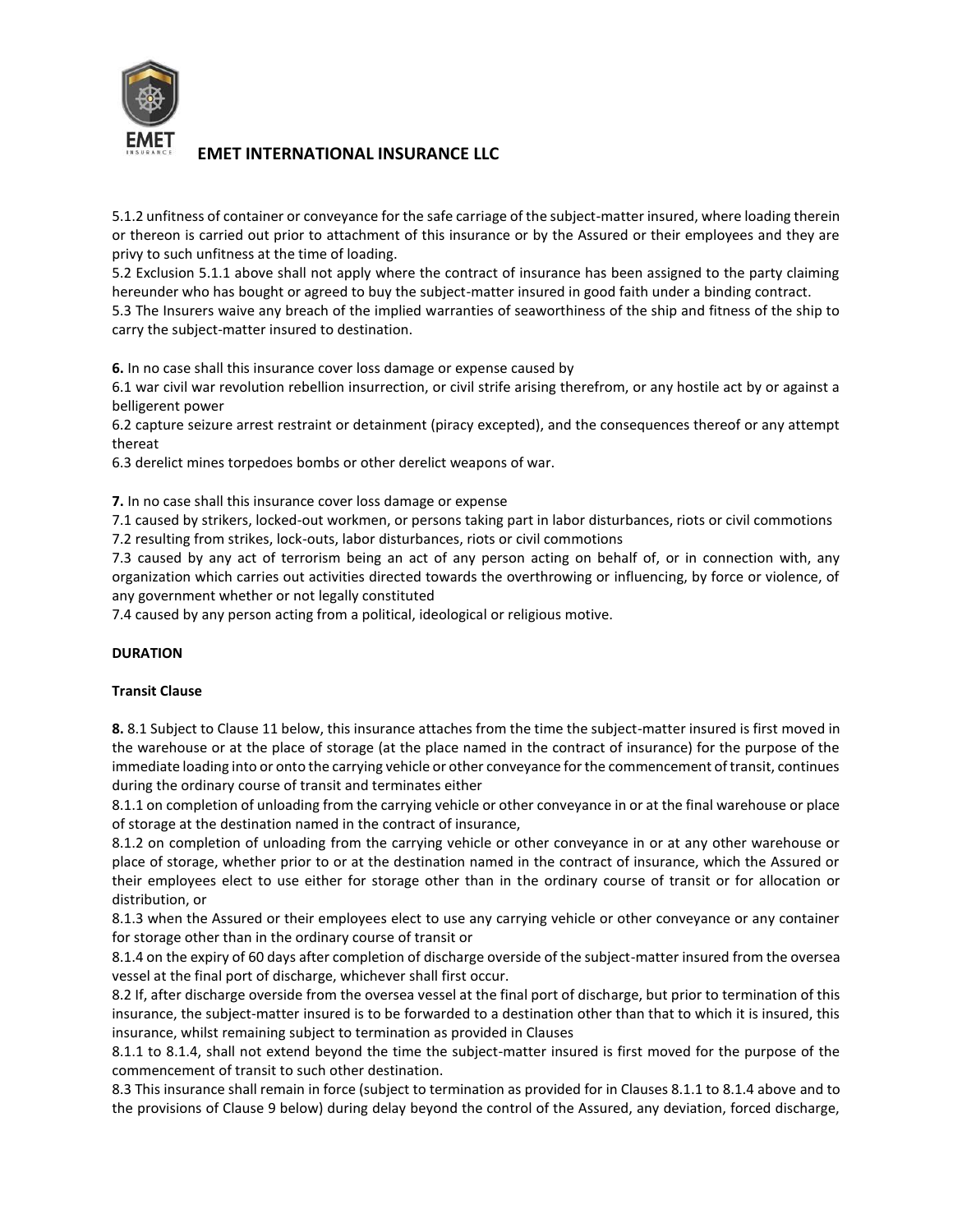

reshipment or transshipment and during any variation of the adventure arising from the exercise of a liberty granted to carriers under the contract of carriage.

# **Termination of Contract of Carriage**

**9.** If owing to circumstances beyond the control of the Assured either the contract of carriage is terminated at a port or place other than the destination named therein or the transit is otherwise terminated before unloading of the subject-matter insured as provided for in Clause 8 above, then this insurance shall also terminate *unless prompt notice is given to the Insurers and continuation of cover is requested when this insurance shall remain in force, subject to an additional premium if required by the Insurers*, either

9.1 until the subject-matter insured is sold and delivered at such port or place, or, unless otherwise specially agreed, until the expiry of 60 days after arrival of the subject-matter insured at such port or place, whichever shall first occur, or

9.2 if the subject-matter insured is forwarded within the said period of 60 days (or any agreed extension thereof) to the destination named in the contract of insurance or to any other destination, until terminated in accordance with the provisions of Clause 8 above.

# **Change of Voyage**

**10.** 10.1 Where, after attachment of this insurance, the destination is changed by the Assured, *this must be notified promptly to Insurers for rates and terms to be agreed. Should a loss occur prior to such agreement being obtained cover may be provided but only if cover would have been available at a reasonable commercial market rate on reasonable market terms.* 

10.2 Where the subject-matter insured commences the transit contemplated by this insurance (in accordance with Clause 8.1), but, without the knowledge of the Assured or their employees the ship sails for another destination, this insurance will nevertheless be deemed to have attached at commencement of such transit.

# **CLAIMS**

Insurable Interest

**11.** 11.1 In order to recover under this insurance the Assured must have an insurable interest in the subject matter insured at the time of the loss.

11.2 Subject to Clause 11.1 above, the Assured shall be entitled to recover for insured loss occurring during the period covered by this insurance, notwithstanding that the loss occurred before the contract of insurance was concluded, unless the Assured were aware of the loss and the Insurers were not.

# **Forwarding Charges**

**12.**Where, as a result of the operation of a risk covered by this insurance, the insured transit is terminated at a port or place other than that to which the subject-matter insured is covered under this insurance, the Insurers will reimburse the Assured for any extra charges properly and reasonably incurred in unloading storing and forwarding the subject-matter insured to the destination to which it is insured.

This Clause 12, which does not apply to general average or salvage charges, shall be subject to the exclusions contained in Clauses 4, 5, 6 and 7 above, and shall not include charges arising from the fault negligence insolvency or financial default of the Assured or their employees.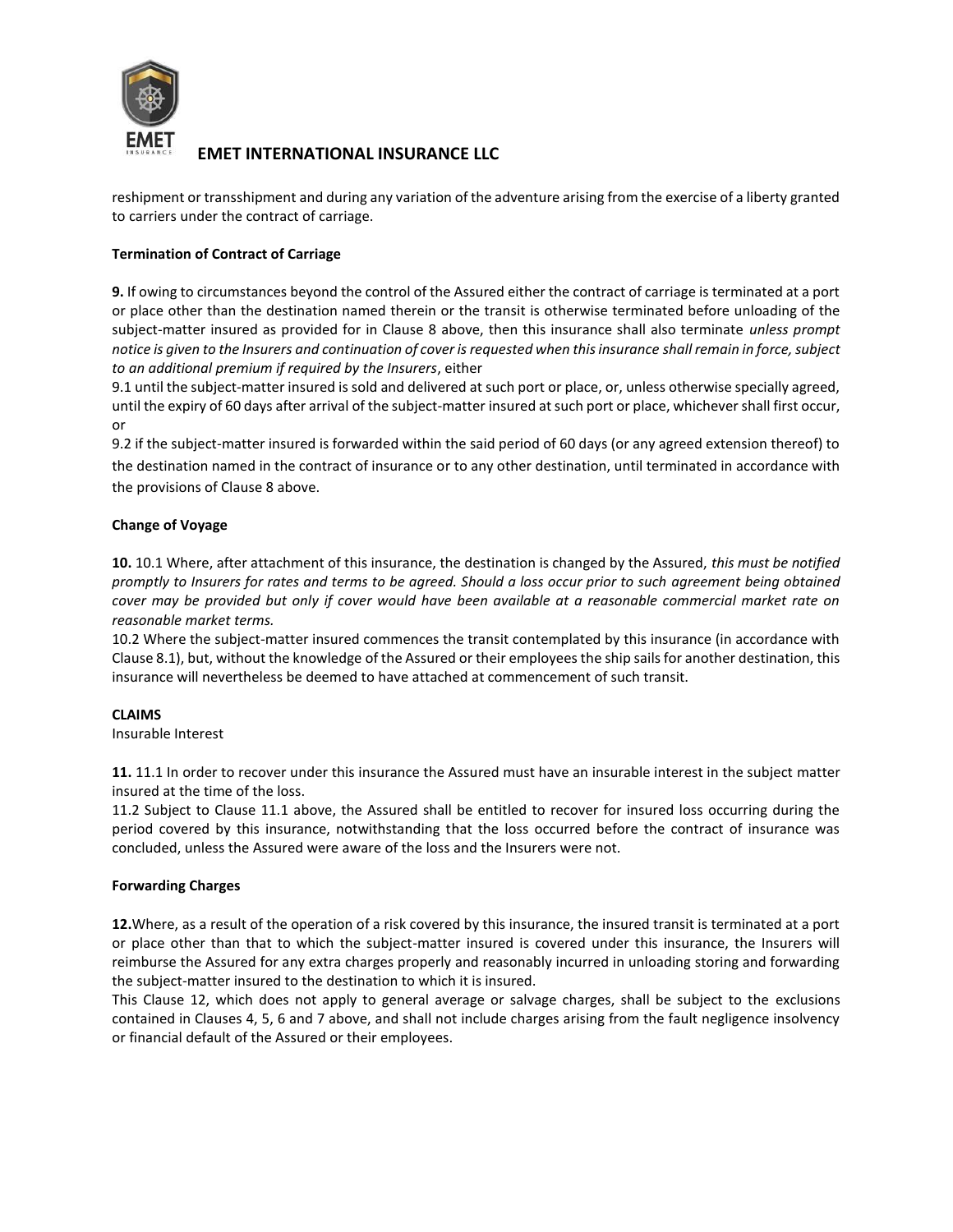

## **Constructive Total Loss**

**13.**No claim for Constructive Total Loss shall be recoverable hereunder unless the subject-matter insured is reasonably abandoned either on account of its actual total loss appearing to be unavoidable or because the cost of recovering, reconditioning and forwarding the subject-matter insured to the destination to which it is insured would exceed its value on arrival.

### **Increased Value**

**14**. 14.1 If any Increased Value insurance is effected by the Assured on the subject-matter insured under this insurance the agreed value of the subject-matter insured shall be deemed to be increased to the total amount insured under this insurance and all Increased Value insurances covering the loss, and liability under this insurance shall be in such proportion as the sum insured under this insurance bears to such total amount insured.

In the event of claim the Assured shall provide the Insurers with evidence of the amounts insured under all other insurances.

### 14.2 **Where this insurance is on Increased Value the following clause shall apply:**

The agreed value of the subject-matter insured shall be deemed to be equal to the total amount insured under the primary insurance and all Increased Value insurances covering the loss and effected on the subject-matter insured by the Assured, and liability under this insurance shall be in such proportion as the sum insured under this insurance bears to such total amount insured.

In the event of claim the Assured shall provide the Insurers with evidence of the amounts insured under all other insurances.

### **BENEFIT OF INSURANCE**

### **15.**This insurance

15.1 covers the Assured which includes the person claiming indemnity either as the person by or on whose behalf the contract of insurance was effected or as an assignee,

15.2 shall not extend to or otherwise benefit the carrier or other bailee.

### **MINIMISING LOSSES**

### **Duty of Assured**

**16.**It is the duty of the Assured and their employees and agents in respect of loss recoverable hereunder 16.1 to take such measures as may be reasonable for the purpose of averting or minimizing such loss, and 16.2 to ensure that all rights against carriers, bailees or other third parties are properly preserved and exercised and the Insurers will, in addition to any loss recoverable hereunder, reimburse the Assured for any charges properly and reasonably incurred in pursuance of these duties.

### **Waiver**

**17.**Measures taken by the Assured or the Insurers with the object of saving, protecting or recovering the subject matter insured shall not be considered as a waiver or acceptance of abandonment or otherwise prejudice the rights of either party.